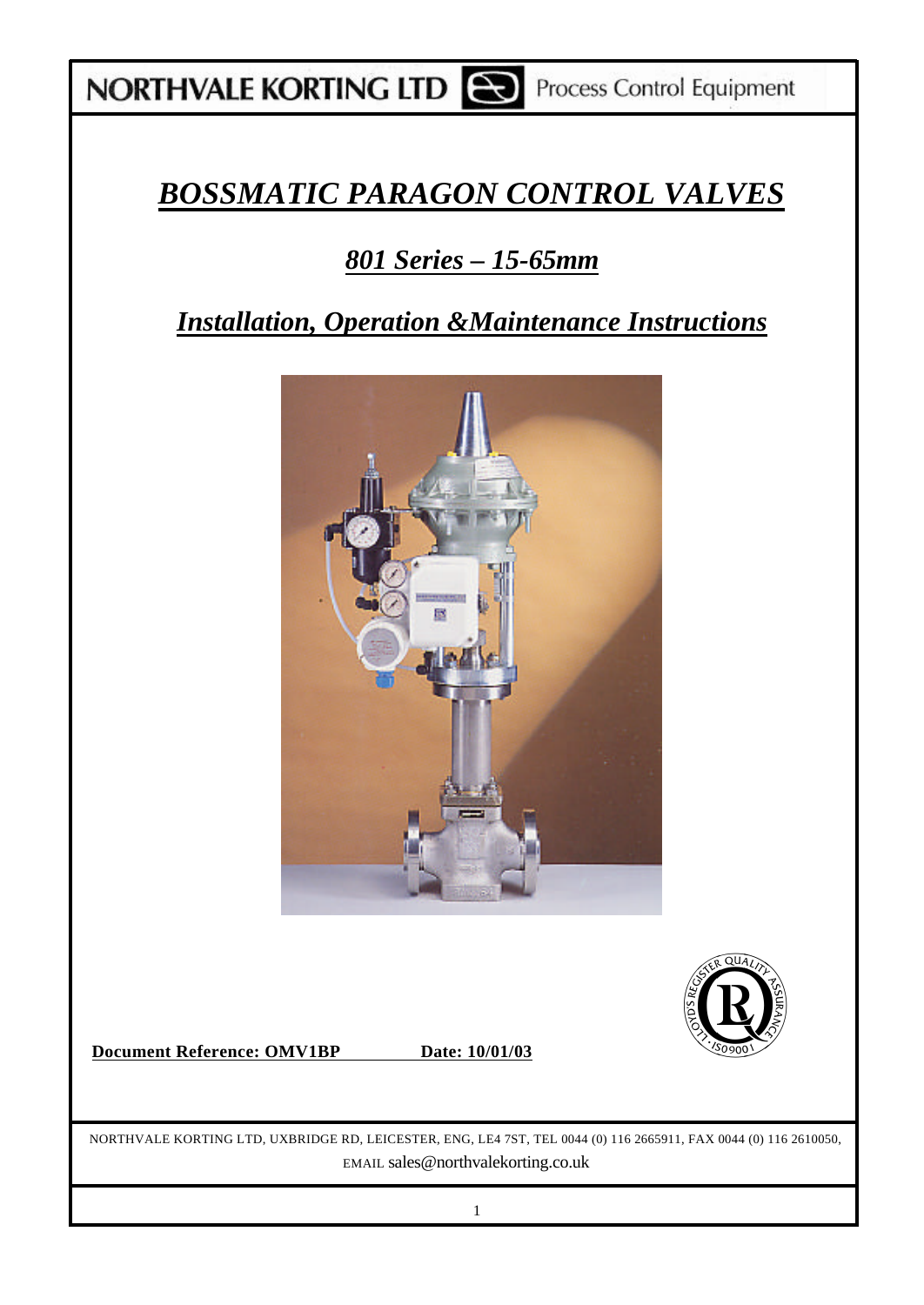### **Table of Contents**

| <b>Section</b>                                               | Section $N^o$  | Page N <sup>o</sup> |
|--------------------------------------------------------------|----------------|---------------------|
| <b>Front Sheet</b>                                           |                | 1                   |
| <b>Table of Contents (this page)</b>                         |                | $\overline{2}$      |
| <b>General Information</b>                                   | 1              | 3                   |
| <b>Unpacking</b>                                             | $\overline{2}$ | 3                   |
| <b>Installation</b>                                          | 3              | $3 - 4$             |
| <b>Valve Operating Principles</b>                            | $\overline{4}$ | $\overline{4}$      |
| <b>Performance &amp; Functioning Checks</b>                  | 5              | $\overline{4}$      |
| <b>Allowable Seat Leakage</b>                                | 6              | $4 - 5$             |
| <b>General Maintenance</b>                                   | 7              | $5 - 6$             |
| <b>Handjack Removal</b>                                      | 8              | 6                   |
| <b>Handjack Re-fitting</b>                                   | 9              | $6 - 7$             |
| <b>Spindle Coupling Separation</b>                           | 10             | $\overline{7}$      |
| <b>Actuator Removal</b>                                      | 11             | $7 - 8$             |
| <b>Actuator Re-assembly</b>                                  | 12             | 8                   |
| <b>Actuator Re-coupling</b>                                  | 13             | $8 - 9$             |
| <b>Diaphragm Replacement</b>                                 | 14             | 9                   |
| <b>Actuator Spindle O-ring &amp; Bearing Replacement</b>     | 15             | 9                   |
| <b>Change Actuator Action</b>                                | 16             | 9                   |
| <b>Bellows Seal Removal</b>                                  | 17             | $9 - 10$            |
| <b>Secondary Gland Removal</b>                               | 18             | 10                  |
| Lower guide bush replacement                                 | 19             | $10 - 11$           |
| <b>Fitting a new bellows seal</b>                            | 20             | $11 - 12$           |
| <b>Secondary gland replacement</b>                           | 21             | 12                  |
| <b>Bottom cover removal</b>                                  | 22             | $12 - 13$           |
| Plug replacement                                             | 23             | 13                  |
| <b>Seat replacement</b>                                      | 24             | 13                  |
| <b>Spare Parts / Valve Refurbishment.</b>                    | 24             | 13                  |
| <b>Figure 1: Anti-rotation coupling detail</b>               | 10             | $\overline{7}$      |
| Figure 2: Secondary gland seal                               | 21             | 12                  |
| Figure 3: GA Drawing – 15-25mm Fig. 841 Valve                |                | 14                  |
| Figure 4: GA Drawing - 40-65mm Fig. 841 Valve                |                | 15                  |
| Figure 5: GA Drawing - Fig. 881 Valve                        |                | 16                  |
| Figure 6: Actuator Arrangement Fig. 821/861<br><b>Valves</b> |                | 17                  |
| Figure 7: Handjack Assembly – Fig. 821/861 Valves            |                | 17                  |
| Figure 8: Handjack Assembly - Fig. 841/881 Valves            |                | 18                  |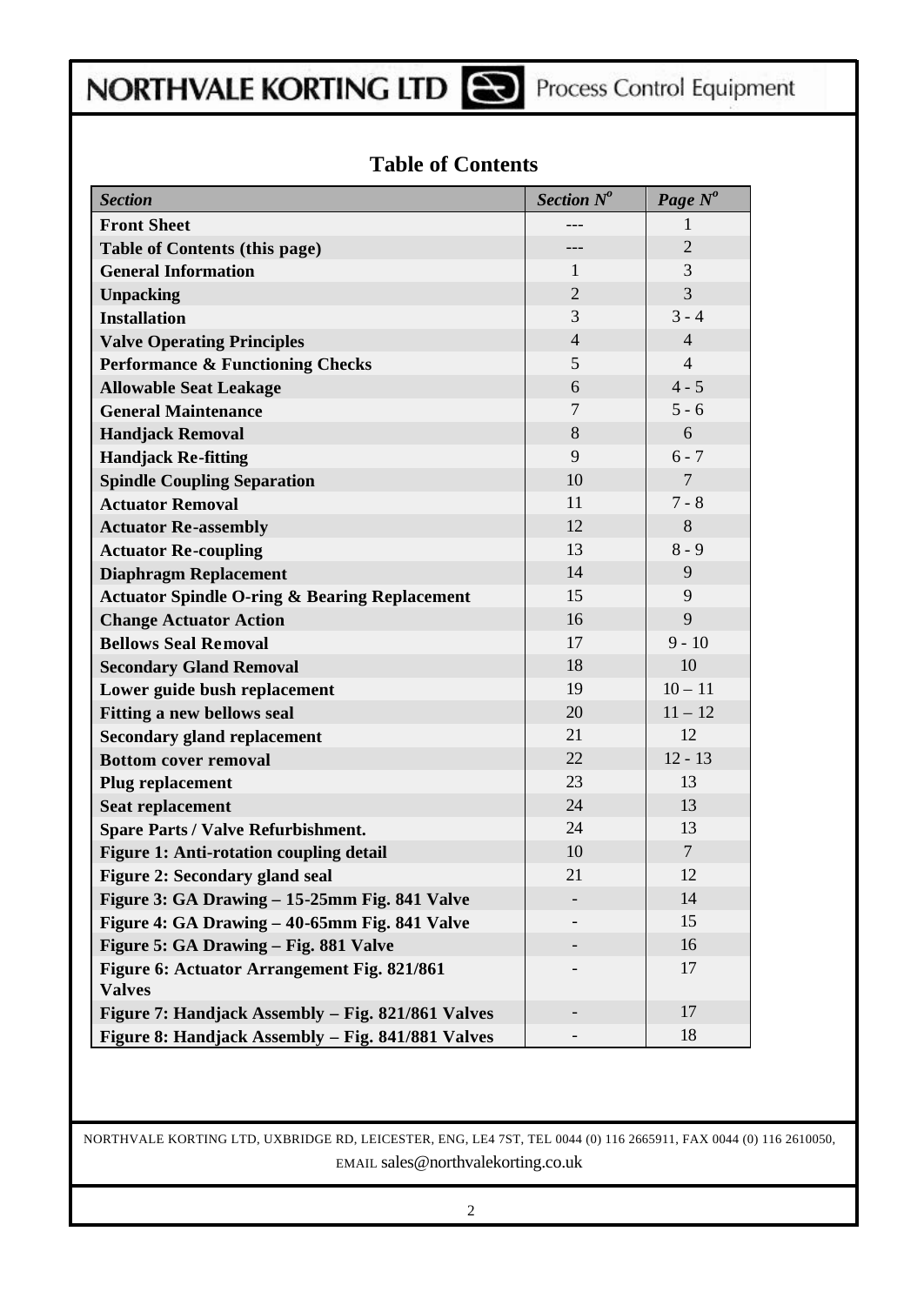#### 1.0. **General Information.**

- 1.1. These instructions cover the 15-65mm size Paragon bellows seal control valves (Fig 821, Fig 841, Fig 861 and Fig 881).
- 1.2. Users and maintenance personnel should carefully read these instructions before unpacking, installing, operating or maintaining the valve.
- 1.3. These instructions do not contain information on any ancillary equipment, including valve positioners, fitted to the valve. Separate instructions are provided for this this equipment.

**To avoid equipment damage or injuries to personnel always observe all warnings and instructions. Unprofessional re -conditioning, the use of third party replacement parts or the performance of maintenance procedures other than those described here, may cause the valve to operate incorrectly or lead to personnel injury or damage to parts, and render the warranty void.**

#### 2.0. **Unpacking.**

- 2.1. Check the delivered items against the despatch note and report any transport damage to the carrier immediately.
- 2.2. Larger valves may need to be lifted using slings and they must be attached to the valve in a way that will not cause any damage to the valve or ancillary equipment attached to it.

**The centre of gravity of the valve may be above the lifting point; in this case ensure that the valve is properly supported prior to lifting.**

#### 3.0. **Installation.**

- 3.1. Clean all pipes and tubing prior to installation.
- 3.2. Remove all stops and protective bungs from the valve and any ancillary equipment.
- 3.3. Check that the valve has been supplied with the correct mode of operation.
- 3.4. Check the valve flow direction (as shown on the valve body) prior to installation. Ensure that the flange seating surfaces and gaskets are free from debris before bolting the valve into line.
- 3.5. Whenever possible install the valve in an upright position (actuator at the top), to make maintenance easier. The valve may be installed with the actuator in the horizontal plane providing the two yoke pillars are vertically opposed.
- 3.6. A suitable leak indicator (e.g. an inspection window, a contact pressure gauge, an outlet to an open vessel, etc.) should be fitted to the "BSP test connection on the secondary gland.
- 3.7. Sufficient clearance should be allowed above the valve for disassembly.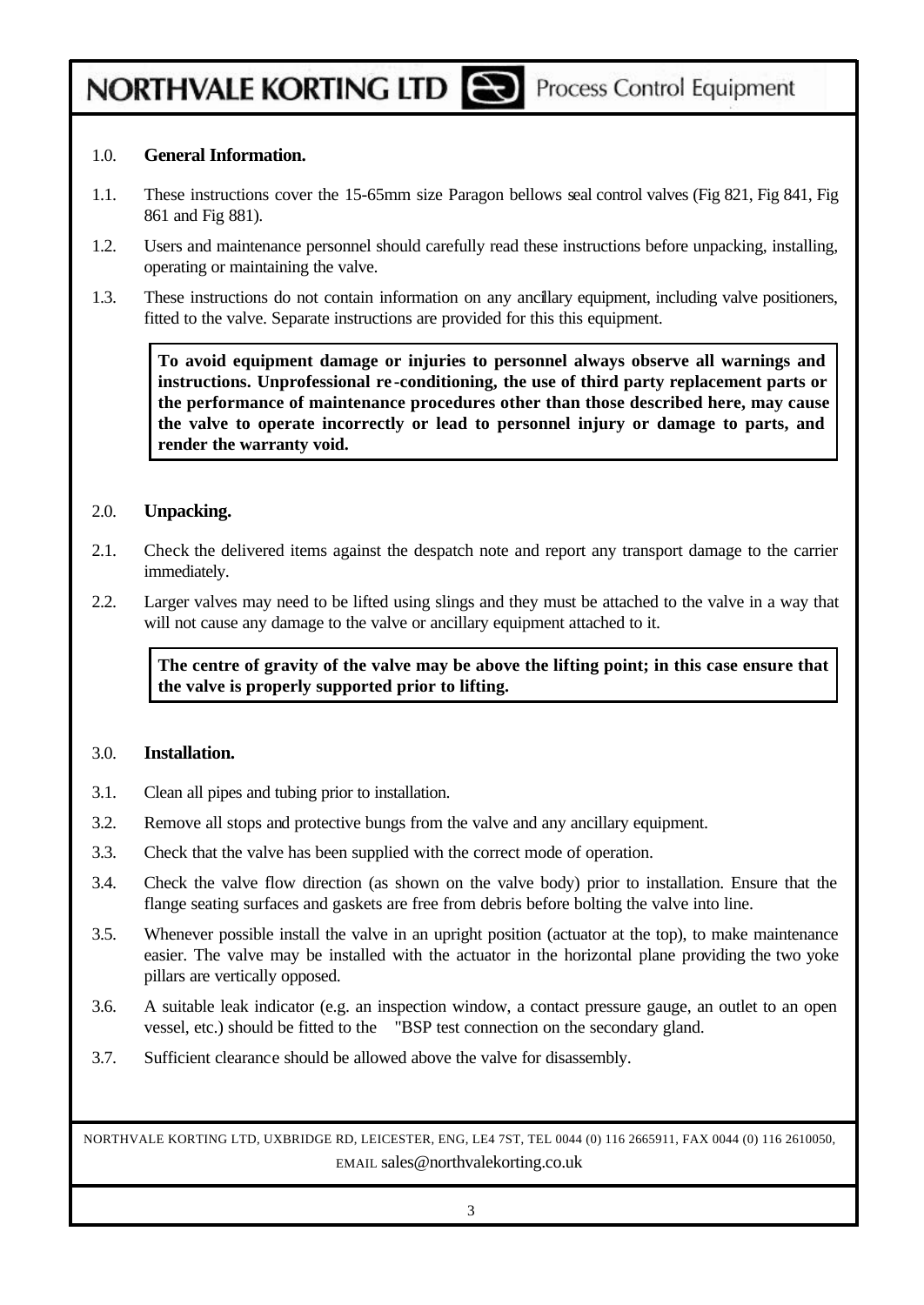Process Control Equipment

- 3.8. For modulating applications the valve is generally fitted with a positioner; installation, operating and maintenance instructions for this are given separately.
- 3.9. Connect an air supply to the valve; this will usually be to a connection on the positioner. If no positioner is fitted the connection is made straight into the actuator. If an air filter regulator is fitted then the air supply is connected to it.

**The maximum actuator air supply pressure is 6.0 BarG; for specific application pressures contact Northvale Korting.**

3.10. Connect the control signal to the positioner (pneumatic or electrical) as applicable.

#### 4.0. **Valve Operating Principles.**

NORTHVALE KORTING LTD

- 4.1. An important factor in maintaining the valve is an understanding it's construction and mode of operation. With this knowledge and the following diagrams maintenance can be carried out but suitably skilled personnel.
- 4.2. The control valve plug/spindle is moved to the required position by means of a pneumatic pressure applied to the diaphragm actuator assembly or by rotation of the handjack override, if fitted.
- 4.3. The amount of pneumatic pressure applied to the actuator determines the extent of valve travel. The control system normally provides a 0.2 to 1 Bar (3 to 15 PSI) control signal for modulating applications, which is amplified by mains air supplied by the positioner.
- 4.4. For ON/OFF applications, the fully open and fully closed positions are used, usually controlled by turning the air supply ON or OFF by means of a solenoid valve in the air supply line (this can be factory fitted to the valve if required).

#### 5.0. **Performance and Functioning Checks.**

- 5.1. For satisfactory valve performance the plug must move freely in response to changes signalled by the control system. If it does not move freely then check for the following faults.
	- a) Leaking pressure tubing or connections.
	- b) Ruptured actuator diaphragm.
	- c) Leaking actuator housing.
	- d) Binding between the valve plug and seat.
	- e) Excessive tightness of the secondary gland packing.
	- f) Binding between the valve spindle and guide bushes.
	- g) Positioner incorrectly set / faulty.

#### 6.0. **Allowable Seat Leakage.**

6.1. These valves have metal-to-metal seats with EN1349 leakage Class IV.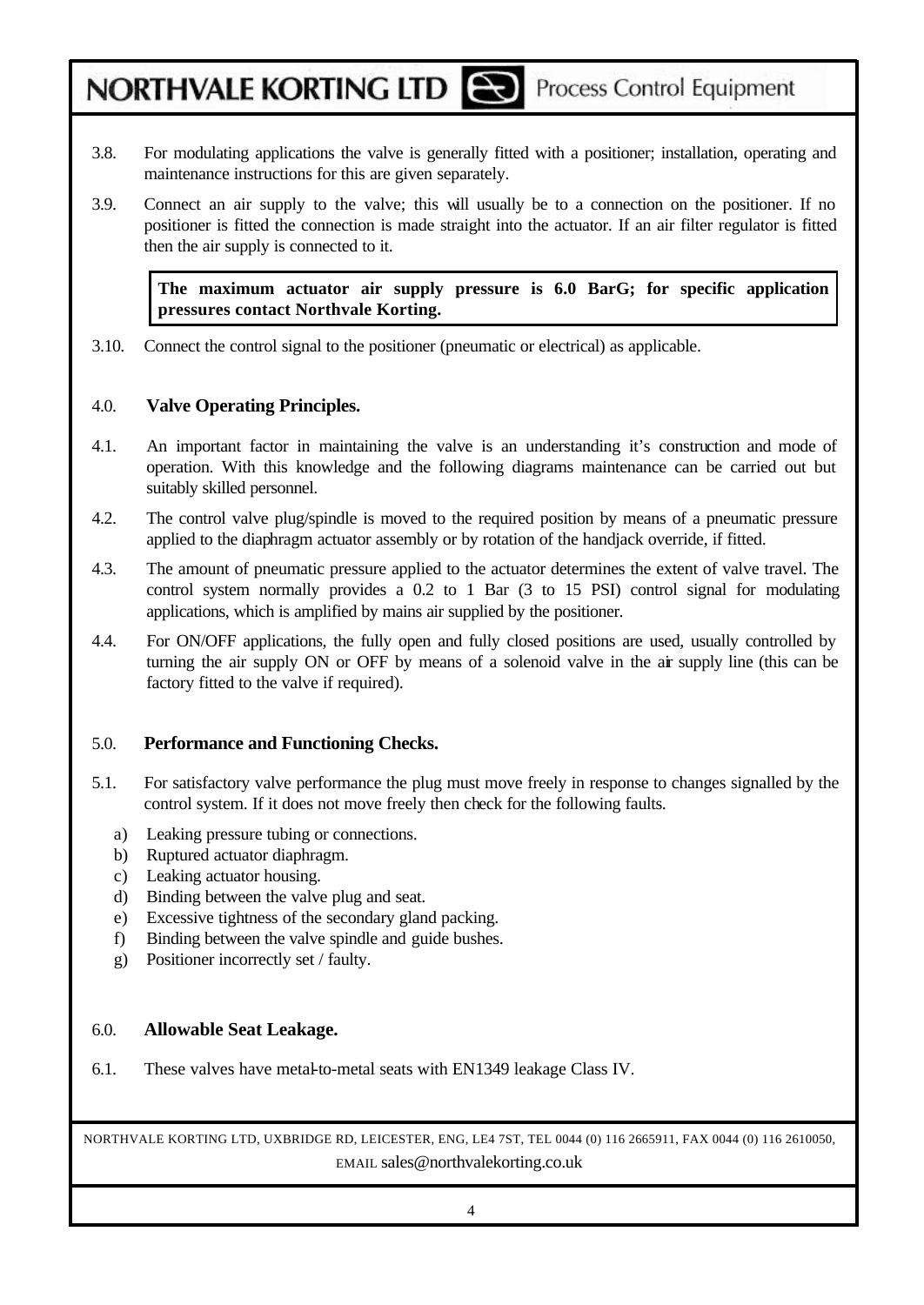- 6.1 . If the valve leakage rate exceeds the limits specified above, the following checks should be made before considering further action:
	- a) Check that the spindle is travelling the full stroke of the valve.
	- b) Inspect for wear and/or damage to the valve plug and/or seat face(s).
	- c) Check for binding of the valve spindle to the guide bush or gland packing; if so consult Northvale Korting.
	- d) Check that the actuator has sufficient spring force to close air-fail-closed valves against the line pressure, if not contact Northvale Korting.

#### 7.0. **General Maintenance.**

7.1. Maintenance of these valves is not simple. We recommend that wherever possible the valve be removed from the pipeline and taken to a workshop for maintenance.

**Prior to carrying out any maintenance tasks the following should be observed.**

- **a) Isolate the valve from the line pressure.**
- **b) Relieve pressure from within the valve body.**
- **c) Disconnect the air supply to the actuator.**
- 7.2.0. The following checks should be made at regular intervals to ensure valve performance.
- 7.2.1. Examine gaskets for leaks and if necessary re-tighten bolts.
- 7.2.2. Check the valve for damage caused by corrosive residues or corrosive vapours.
- 7.2.3. Clean the valve and re-paint if necessary.
- 7.2.4. Check the bellows seal for leaks; use the test connection in the secondary gland.
- 7.2.5. Stroke the valve and check for smooth movement of spindle. Irregular movement may indicate internal defects.
- 7.2.6. If possible, close the supply pressure and check the fail-safe position.
- 7.3. Prior to re-tightening any joint it is essential that all jointing faces be clean and free from any debris. It is recommended that a new gasket is used each time a joint is made.
- 7.4. All flange / joint bolting is to be lubricated using a suitable copper based lubricant.
- 7.5. All bolts are to be tightened in a minimum of 3 stages and in a manner that allows equal force distribution. Shock loading (the hammering of

| <b>Bolt Diameter</b><br>(mm) | <b>Final Bolt Torque</b><br>(Nm) |
|------------------------------|----------------------------------|
|                              | 25                               |
| 10                           | 50                               |
| 12                           | 90                               |
| 16                           | 220                              |
|                              | 125                              |

| Valve Size (mm) | Valve stroke<br>(mm) |
|-----------------|----------------------|
| $15 - 25$       | 20                   |
| 40-65           |                      |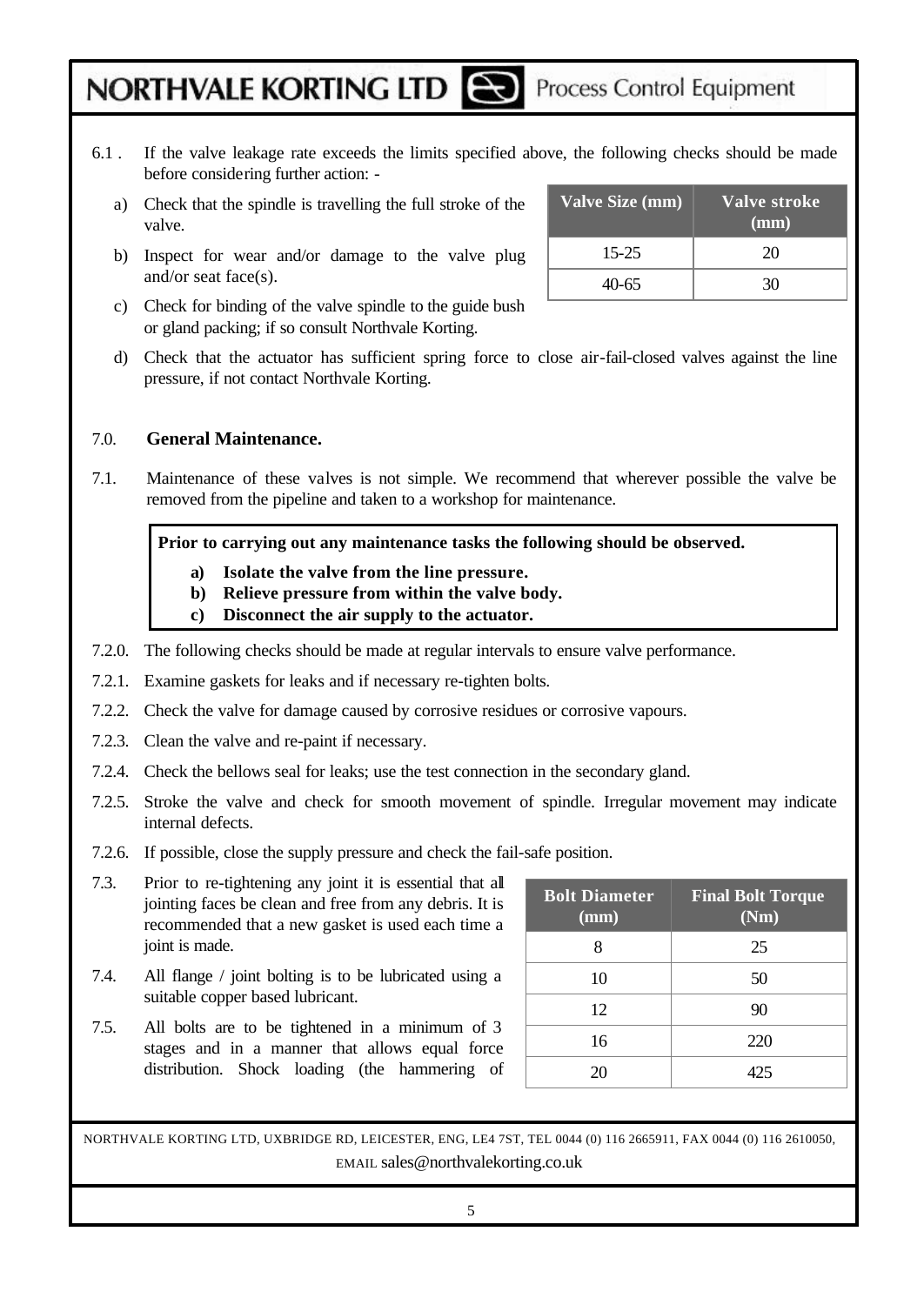# NORTHVALE KORTING LTD

spanners) should be avoided.

- 7.6. The final torques from the table should be used for the bolt sizes given.
- 7.7. If the bellows seal fails the secondary gland is used to provide a temporary gland seal until a new bellows seal can be fitted. The secondary gland will need to be tightened down initially and then periodically to ensure that it does not leak.

#### 8.0. **Handjack Removal.**

#### 8.1. **Fig. 821/861 Valves (Fig. 7)**

- 8.2. Unscrew and remove the four cap head screws holding the handjack onto the actuator. Remove the handjack housing assembly lifting it clear of the actuator spindle.
- 8.3. Unscrew and remove the actuator spindle locknut and remove the handjack nut complete with the bearing.

#### 8.4. **Fig. 841/881 Valves (Fig. 8)**

- 8.5. Unscrew and remove the four cap head screws holding the handjack cap onto the handjack shaft and remove the handjack cap complete with handles.
- 8.6. Unscrew and remove the actuator spindle locknut and remove the handjack nut complete with the bearing.
- 8.7. Unscrew and remove the four cap head screws holding the handjack body assembly onto the actuator and remove the handjack body assembly lifting it clear of the actuator spindle.

### 9.0. **Handjack Re-fitting.**

#### 9.1. **Fig. 821/861 Valves (Fig. 7)**

- 9.2. Screw the handjack nut complete with the bearing onto the actuator spindle, leaving approximately two threads free at the bottom on the actuator spindle. Lock in place with the actuator spindle locknut.
- 9.3. Unwind the handjack sleeve in the housing by three or four turns to give dearance between the sleeve and the bearing.
- 9.4. Fit the housing assembly over the actuator spindle locating the bearing into the sleeve. Secure to the actuator using four cap head screws.
- 9.5. Wind the handjack down until the clearance between the sleeve and the bearing is taken up and then back off by a half-turn.
- 9.6. The minimum distance between the handjack cap and the housing in the inactive state is 25mm for 20mm stroke valve. 35mm for 35mm stroke valve.

### 9.7. **Fig. 841/881 Valves (Fig. 8)**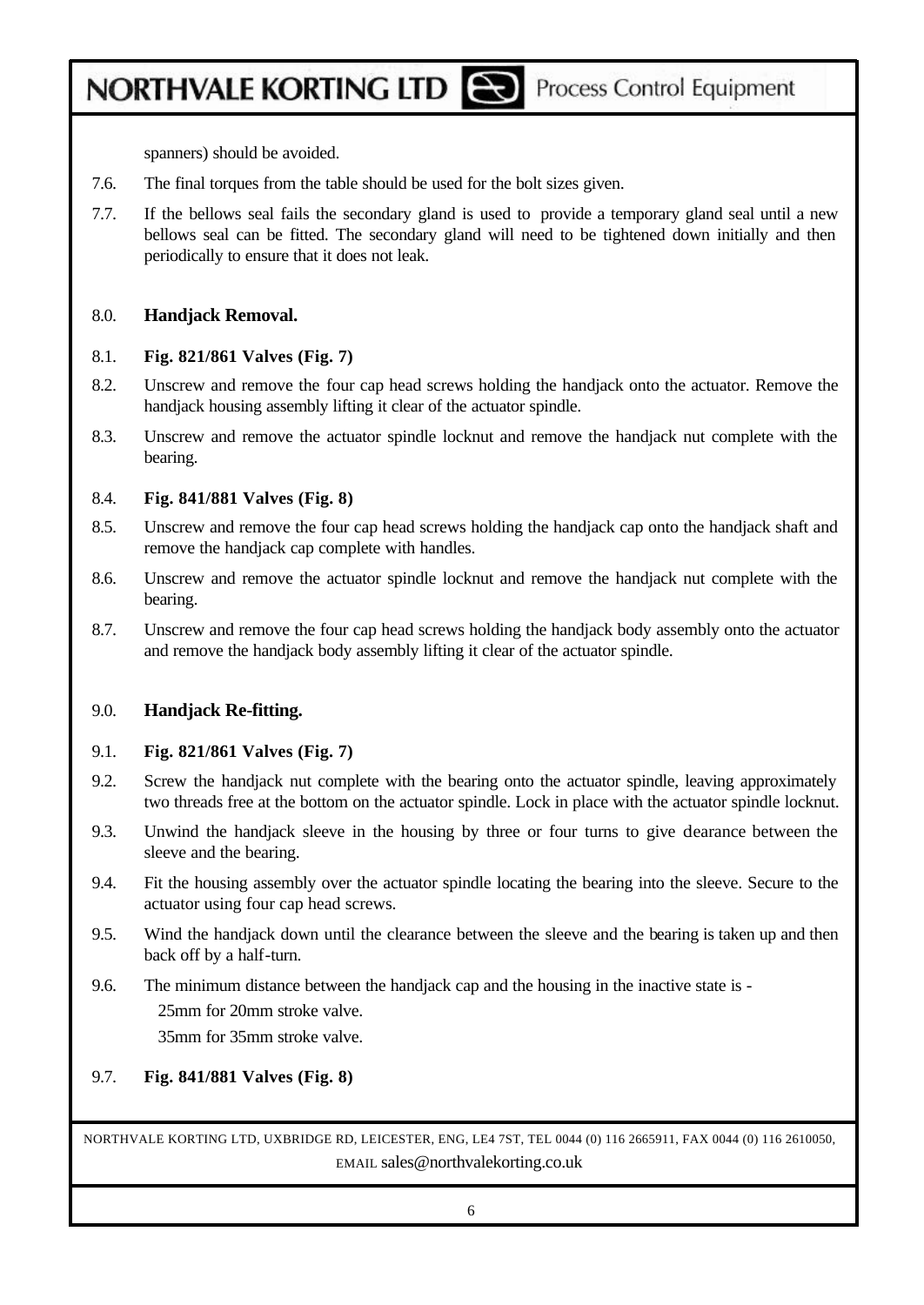- 9.8. Ensure that the handjack sleeve is protruding by approximately 5mm above the handjack housing.
- 9.9. Fit the housing assembly over the actuator spindle and secure to the actuator using four cap head screws.
- 9.10. Screw the handjack nut complete with the bearing onto the actuator spindle until it bottoms on the shoulder of the sleeve. Lock in place with the locknut.
- 9.11. Re-fit the handjack cap and secure using four cap head screws.
- 9.12. Wind the handjack down until the handjack cap rests upon the handjack housing to give clearance below the bearing in the inactive state

### 10.0. **Spindle Coupling Separation.**



**Figure 1.** Detail of Anti-rotation Coupling

- 10.1. Remove the positioner and its interconnecting pipework, if fitted; refer to separate instructions.
- 10.2. Undo and remove the four locknuts on the underside of the spindle coupling.
- 10.3. Apply air to the actuator and position the valve at mid-stroke approx.
- 10.4. Unscrew and remove the four cap head screws and spring washers holding the coupling together.

#### 11.0. **Actuator Removal.**

- 11.1. Refer to Fig. 3 and Fig. 4 for two-way valves, Fig. 5 for three-way valves and Fig. 6 for the air-failopen actuator arrangement.
- 11.2. Remove the handjack (Section 8), if fitted, and split the spindle coupling (section 10)
- 11.3. Undo the bolts holding the actuator housing covers together, taking care to leave the long bolts until last. Remove the actuator housing top cover.

**Warning: The actuator contains a strong spring and the long bolts are provided to safely absorb the spring tension/compression, as they are undone.**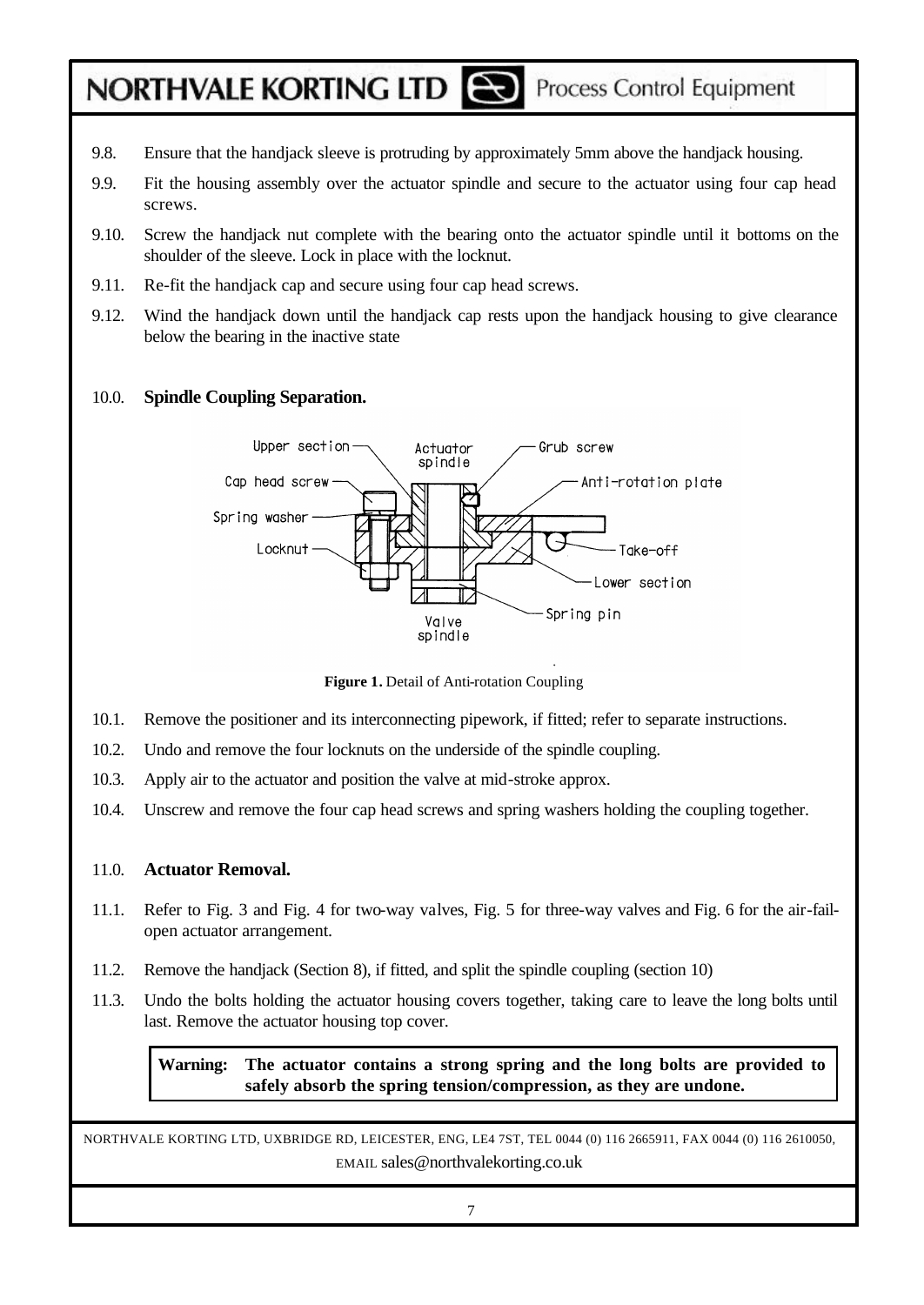- 11.4. Undo the grub screw in the upper section of the spindle coupling (see Figure 1 above) and unscrew the coupling, removing it and the anti-rotation plate from the actuator spindle.
- 11.5. Remove the spring and then the spindle/diaphragm assembly by pushing it through the actuator bottom cover.
- 11.6. Undo the spacer nut and remove the diaphragm support and the diaphragm. This now leaves the valve with the bonnet extension, pillars and actuator bottom cover still assembled.

#### 12.0. **Actuator Re-assembly.**

- 12.1. Re-assemble the actuator in reverse order of section 11. Apply Loctite '242' to the threads of the spacer nut and screw firmly 'by hand' against the diaphragm support**.** Take care to use the longer bolts for initial tightening of the actuator housing top/bottom cover.
- 12.2. Couple the actuator to the valve according to section 13.

Check the diaphragm, pillar Orings, actuator housing Orings and actuator housing **guide strips every time actuator is disassembled and replace if necessary.**

#### 13.0. **Actuator Re-coupling.**

- 13.1. Refer to Figure 1 above for details of the spindle coupling.
- 13.2. Ensure that the plug is firmly pushed into its seat by applying pressure to the top of the valve spindle.
- 13.3. Ensure that the actuator spindle is fully retracted; for Fig. 821/861 valves remove the air supply from the actuator and for Fig. 841/881 valves apply air to the actuator.
- 13.4. Slide the anti-rotation plate over the actuator spindle. Then screw the upper section of the spindle coupling, making sure the grub screw is fitted, onto the actuator spindle until it is level with the end of the spindle.
- 13.5. Fully extend the actuator spindle; for Fig. 821/861 valves apply air to the actuator and for Fig. 841/881 valves remove the air supply from the actuator.
- 13.6. Unscrew the upper section of the spindle coupling until it bottoms in the recess in the lower section of the coupling.
- 13.7. Partially retracted the actuator spindle (for Fig. 821/861 valves reduce the air supply pressure from the actuator and for Fig. 841/881 valves increase the air supply pressure to the actuator) and then unscrew the upper section of the spindle coupling by about one turn. Lock the spindle coupling in this position with the grub screw.
- 13.8. Fully extend the actuator spindle and engage the anti-rotation plate onto the yoke pillar. Fit the four cap head screws and spring washers through the holes in the anti-rotation plate into the tapped holes in the lower section of the spindle coupling and tighten up.
- 13.9. Fit lock nuts to the screws in the spindle coupling and tighten.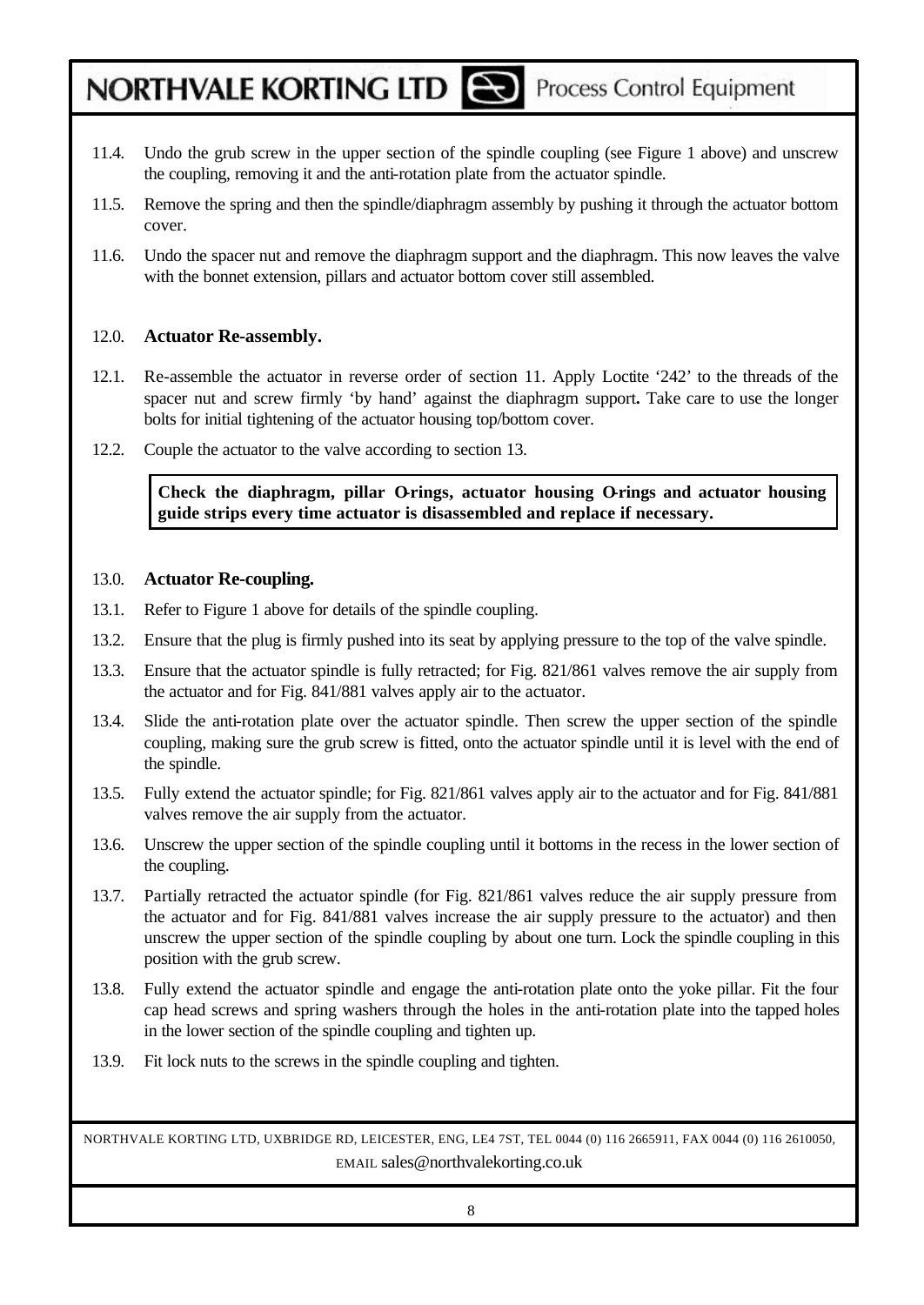- 
- 13.10. Re-mount the positioner and its interconnecting pipework, if fitted; refer to separate instructions

### 14.0 **Diaphragm Replacement.**

- 14.1 Remove the actuator according to section 11.
- 14.2 Fit the new diaphragm and re-assemble the actuator according to section 12. Then re-couple the actuator according to section 13.

### 15.0 **Actuator Spindle O-ring and Bearing Replacement.**

- 15.1 Remove the actuator according to section 11.
- 15.2 Fit new O-rings and bearing strips into the grooves on the actuator housings. The O-rings should be fitted on the outside of the wear strips.
- 15.3 Re-assemble and re-couple the actuator according to sections 12 and 13.

### 16.0. **Change Actuator Action.**

- 16.1. Refer to figure 6.
- 16.2. Remove the actuator according to section 11.
- 16.3. Rotate the spindle/diaphragm assembly and spring through 180° and re-fit into actuator bottom housing.
- 16.4. Re-assemble and re-couple the actuator according to sections 12 and 13.

### 17.0. **Bellows Seal Removal.**

- 17.1. Remove the handjack (if fitted), spindle coupling and actuator according to the instructions above.
- 17.2. Using a pin punch knock out the spring pin holding the lower section of the spindle coupling to the spindle. Then unscrew and discard the lower section of the spindle coupling. See Figure 1.
- 17.3. Slacken off the secondary seal gland nut. Then continue according to the instructions below dependant on whether it is a two-way or three-way valve.

### 17.4. **Two-Way Valves (Fig. 821 and Fig. 841).**

- 17.5. Refer to Figures 3, 4 and 6.
- 17.6. Undo the securing screws (four or eight) holding the bonnet extension (cooling fin) to the body and remove the cooling fin / secondary gland seal complete.
- 17.7. If the plug is being re-used grind-off the tack-weld holding the plug onto the spindle (the end of the spindle can be removed if necessary) and unscrew the plug. If the plug is being replaced then simply cut the spindle above the plug.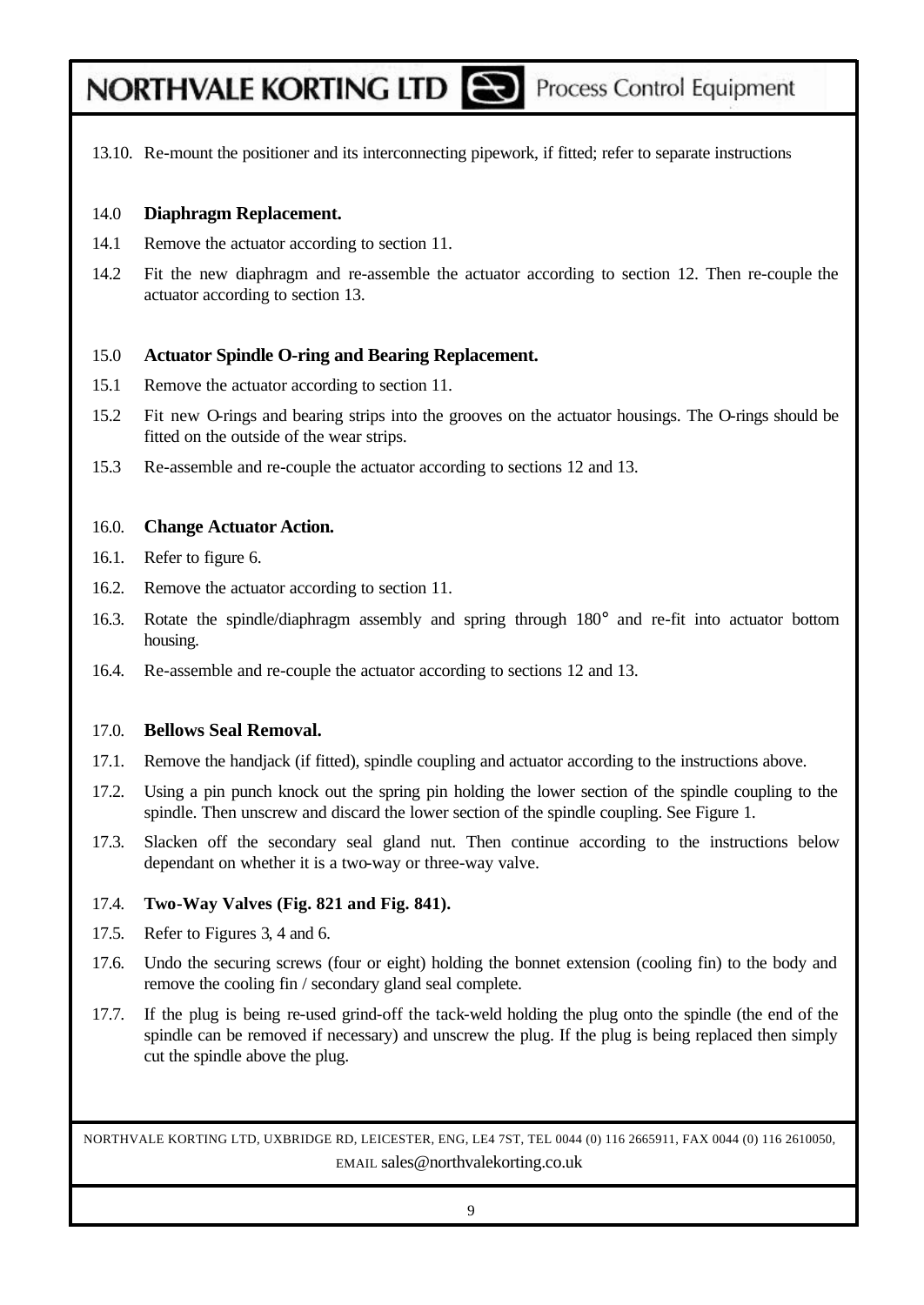# NORTHVALE KORTING LTD

- 17.8. **Three-Way Valves (Fig. 861 and Fig. 881).**
- 17.9. Refer to Figures 5 and 6.
- 17.10. Remove the bottom cover from the body according to Section 22.
- 17.11. Grind-off the tack-weld holding the plug retaining nut to the valve spindle. Unscrew and remove the plug-retaining nut. Remove the plug from the spindle; it should slide off.

#### 17.12. **All Valves.**

- 17.13. Undo the four securing screws holding the secondary gland seal/yoke to the bonnet extension and remove the secondary gland seal/yoke with the bellows seal assembly.
- 17.14. Remove the bellows seal assembly from the secondary gland seal by pulling it out.
- 17.15. Clean the recess in the bonnet extension and the gasket-seating surface on the locating spigot of the secondary gland ready for new gaskets.

#### 18.0. **Secondary Gland Seal Removal.**

- 18.1. It is recommended that the secondary gland seal be replaced if the bellows seal is replaced.
- 18.2. Remove the gland nut and put to one side.
- 18.3. Remove the guide bush and discard. With an awl type instrument remove and discard the stem seal.
- 18.4. Clean the bore of the secondary gland seal ready for reuse.

#### 19.0. **Lower Guide Bush Replacement.**

19.1. The lower guide bush is located in the base of the bonnet extension and the means of replacement is dependant on the valve size and style (two-way or three-way).

#### 19.2. **15-25mm Two-way Valves (Fig. 821/841).**

- 19.3. Refer to Figure 3.
- 19.4. Grind the tack-weld off of the guide-bush retaining nut on the bottom of the bonnet extension and remove the nut.
- 19.5. Remove the guide bush, clean out the bore of the guide bush housing and slide a new guide bush into the housing.
- 19.6. Re-fit the guide-bush retaining nut and tighten before tack welding to lock in position.

#### 19.7. **40-65mm Two-way Valves (Fig. 821/841) and Three-Way Valves (Fig. 861/881).**

- 19.8. Refer to Figures 4 and 5.
- 19.9. Remove the circlip in the base of the bonnet extension and discard.
- 19.10. Remove the retaining washer, clean and put to one side.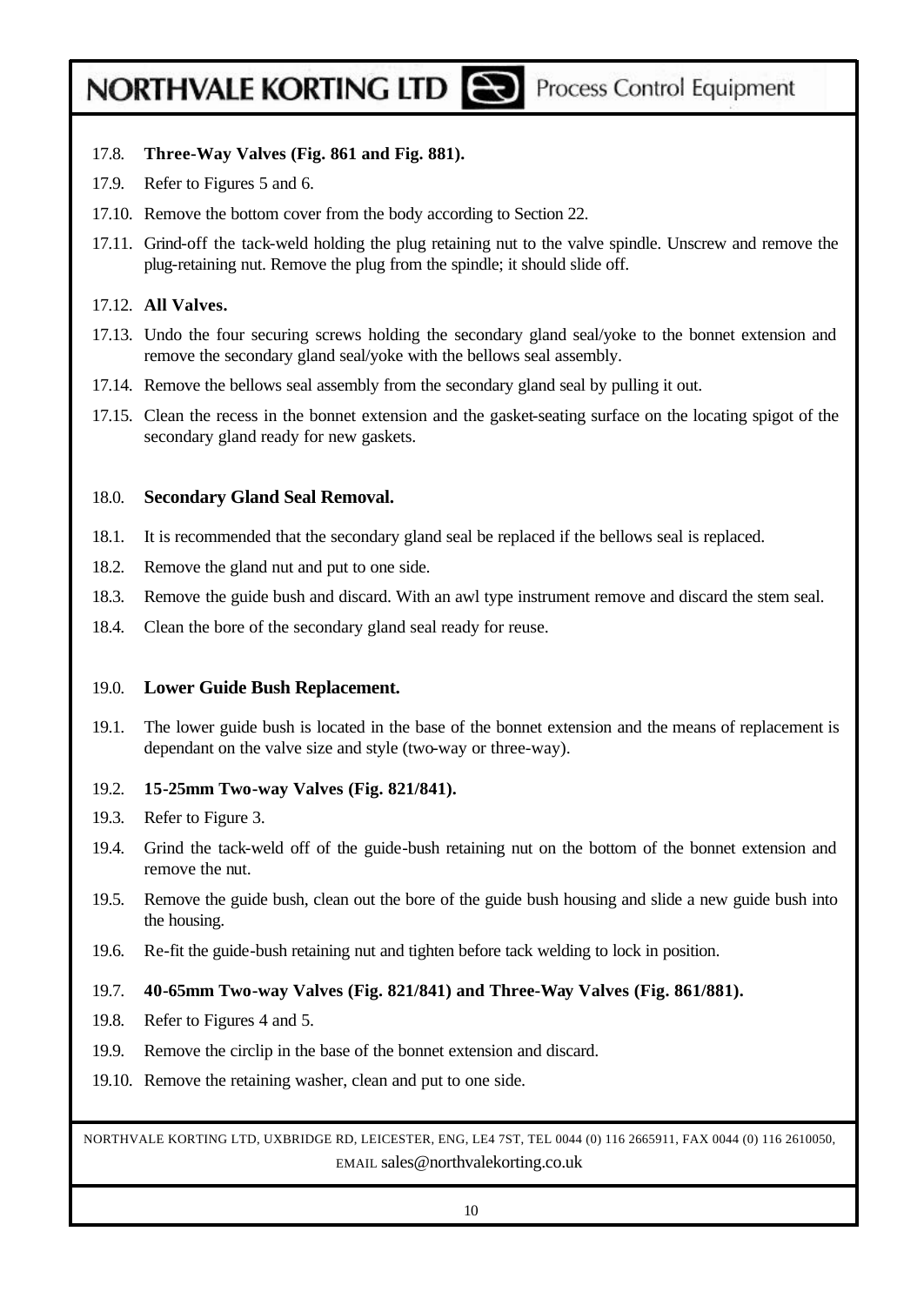- 
- 19.11. Remove the guide bush, clean out the bore of the guide bush housing and slide a new guide bush into the housing.
- 19.12. Re-fit the retaining washer and hold in place with a new circlip.

#### 20.0. **Fitting a New Bellows Seal.**

- 20.1. Take a new bellows seal assembly (bellows seal welded to the valve spindle) and insert into the bonnet extension. Take care to guide the spindle through the guide bush in the base of the extension.
- 20.2. Push the flange of the bellows seal into its recess in the bonnet extension and then fit a new gasket into the main recess.
- 20.3. Slide the secondary gland / yoke assembly over the spindle and locate into the recess on the bonnet extension.
- 20.4. Fit the four securing screws and tighten down to the torque specified in the table in Section 7.

#### **From this stage onwards the valve spindle must not be rotated or serious damage to the bellows seal could occur. For any tightening operations a method of preventing spindle rotation must be employed.**

- 20.5. Screw the new lower section of the coupling onto the spindle until the top of the spindle is level or just below the base of the recess and the small (2.5mm diameter) hole is facing forwards or backwards. It is essential that the orientation of the anti-rotation plate fixing holes is correct (they should be offcentres) and the plate should be fitted to ensure this.
- 20.6. A 2.5mm diameter drill, using the hole in the coupling as a guide, should then be used to drill through the spindle and coupling. Fit the new spring pin, supplied with the bellows seal assembly, into this hole and tap home.
- 20.7. The sequence of instructions now differs depending on whether the valve is two-way or three-way.

#### 20.8. **For Two-way Valves (Fig. 821/841).**

- 20.9. Refer to Figures 3 and 4.
- 20.10. Screw the plug onto the spindle and carefully tighten. Then tack-weld the plug to the spindle.
- 20.11. Clean the recess in the valve body and fit a new gasket.
- 20.12. Locate the bonnet extension / secondary seal / yoke assembly into the body recess. Fit the securing bolts (four or eight) and tighten down to the torque specified in Section 7.

### 20.13. **For Three-way Valves (Fig 861/881).**

- 20.14. Refer to Figure 5.
- 20.15. Clean the top and bottom recesses in the valve body and fit a new gasket into the top recess.
- 20.16. Locate the bonnet extension / secondary seal / yoke assembly into the top recess of the body. Fit the securing bolts (four or eight) and tighten down to the torque specified in Section 7.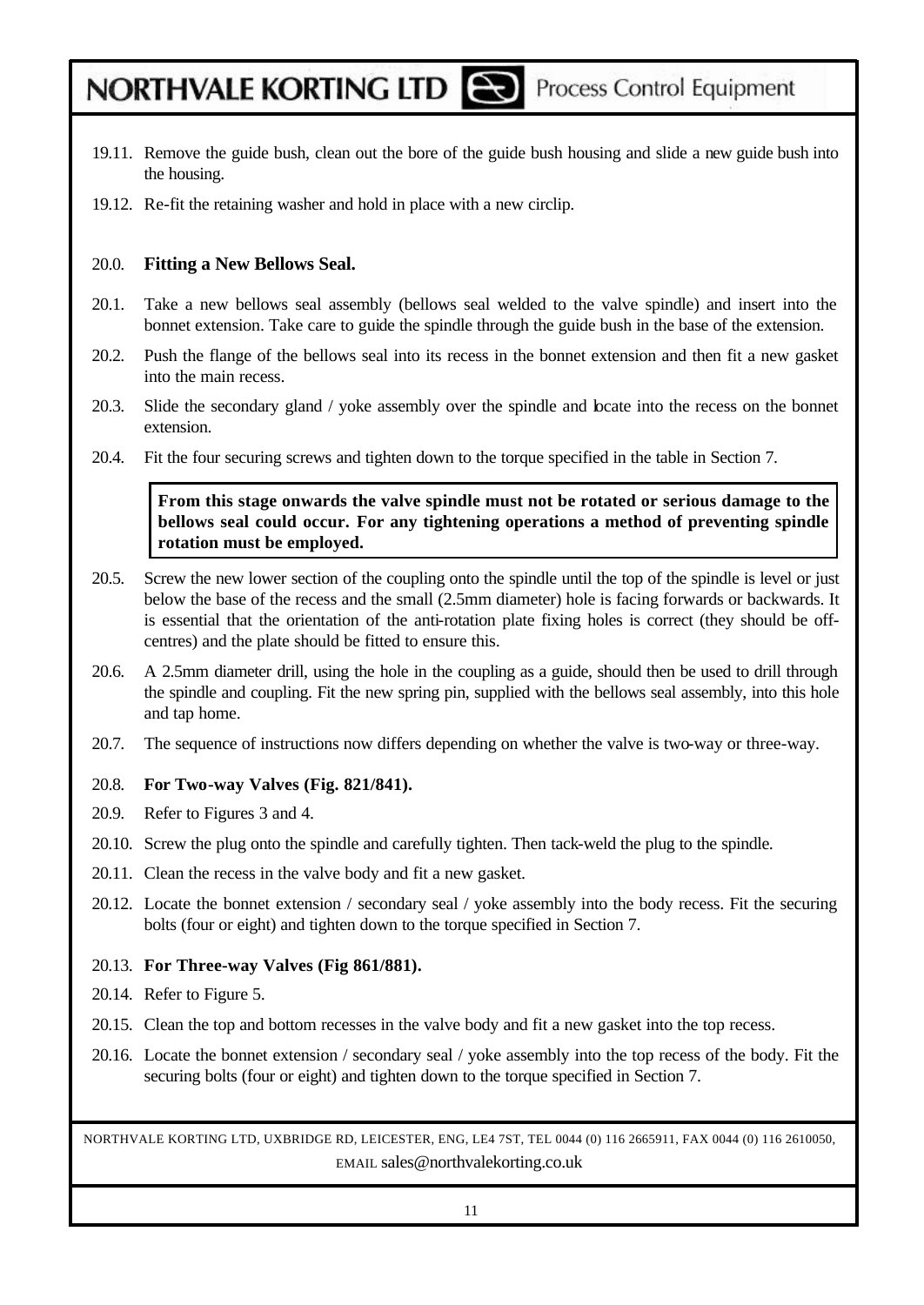- 20.17. Slide the plug onto the spindle and screw on the new plug-retaining nut supplied with the bellows seal kit. Carefully tighten the nut and tack weld to the spindle.
- 20.18. Fit a new gasket into the bottom recess of the valve body.
- 20.19. Locate the three-way bottom cover in the bottom recess of the body. Fit the securing bolts or nuts (four or eight) and tighten down to the torque specified in the table in Section 7.

#### 20.20. **For all valves.**

20.21. Remove the anti-rotation plate from the spindle coupling and re-pack the secondary gland (see next Section).

#### 21.0. **Secondary Gland Seal Replacement.**

- 21.1. This should be carried out at the same time as the bellows seal is replaced, and these instructions carry on from section 14 above.
- 21.2. Slide a new stem seal set ring-by-ring (see Fig. 2) over the spindle and push down into the bonnet bore using a suitable tool (taking care not to score the stem seal).
- 21.3. Slide a new guide bush over the spindle and into the bonnet bore.
- 21.4. Slide the gland nut over the spindle and screw down finger tight. Then screw the gland nut down a further two turns.



**Figure 2. Secondary Gland Seal**

#### 22.0 **Bottom Cover Removal (3-way Valves).**

- 22.1 Undo the bottom cover to body bolting and remove the bottom cover.
- 22.2 Remove the gasket from the body/bottom cover joint and clean the seating face prior to fitting a new gasket.
- 22.3 Re-fit the bottom cover and tighten the bolts uniformly in a diametrically staggered pattern.

#### 23.0 **Plug Replacement.**

- 23.1 This will invariably be done at the same time as replacing the bellows seal.
- 23.2 Following the instructions for removing (Section 17) and replacing (Section 20) the bellows seal.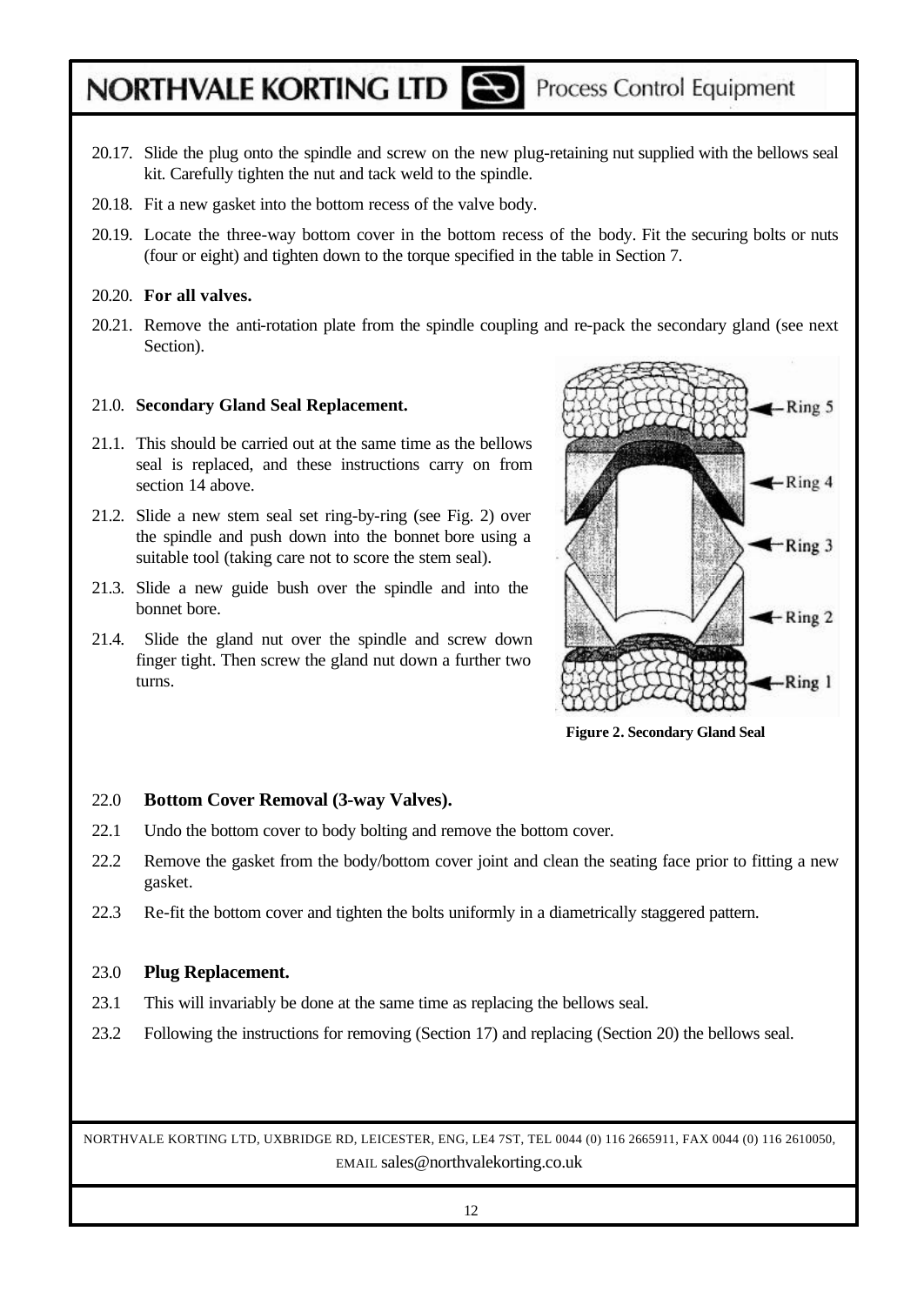### 24.0 **Seat Replacement.**

24.1 These valves are fitted with welded in seats and we recommend they be returned to our factory for replacement.

#### 25.0 **Spare Parts / Valve Refurbishment.**

25.1 Northvale offers a full spare parts service and factory valve refurbishing service. Please contact our sales department for full details. When ordering spare parts please quote the valve serial number, valve size and operating conditions.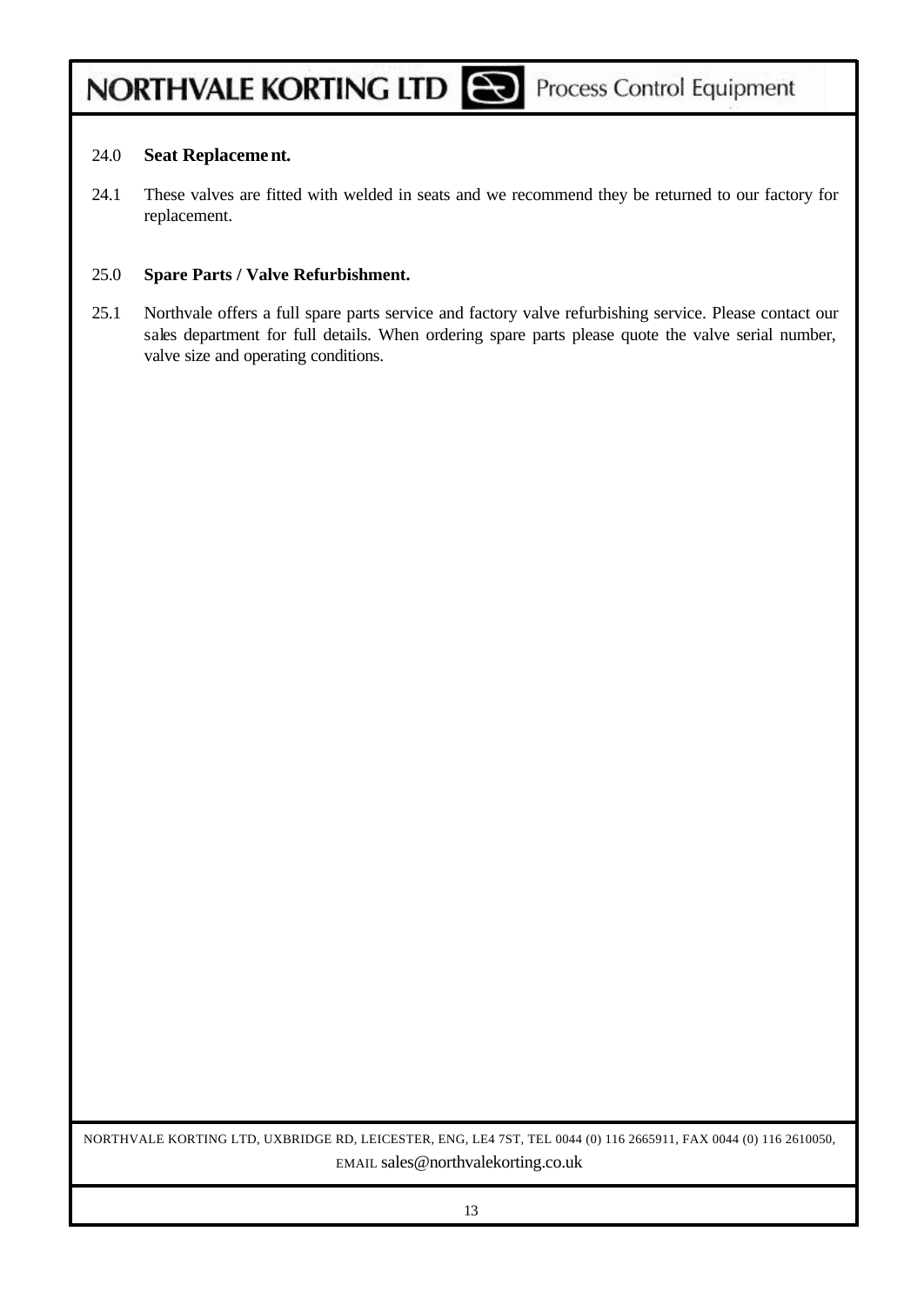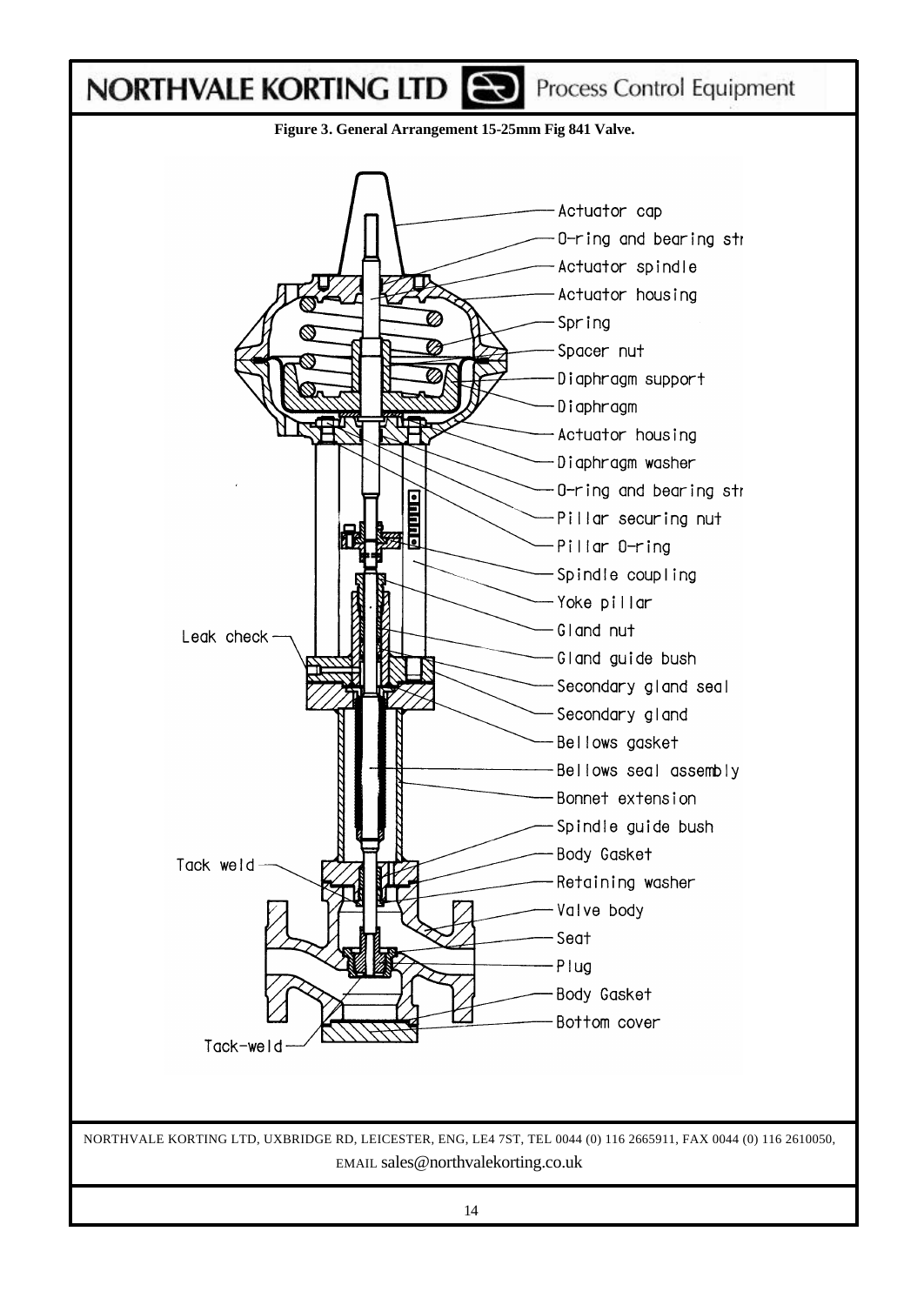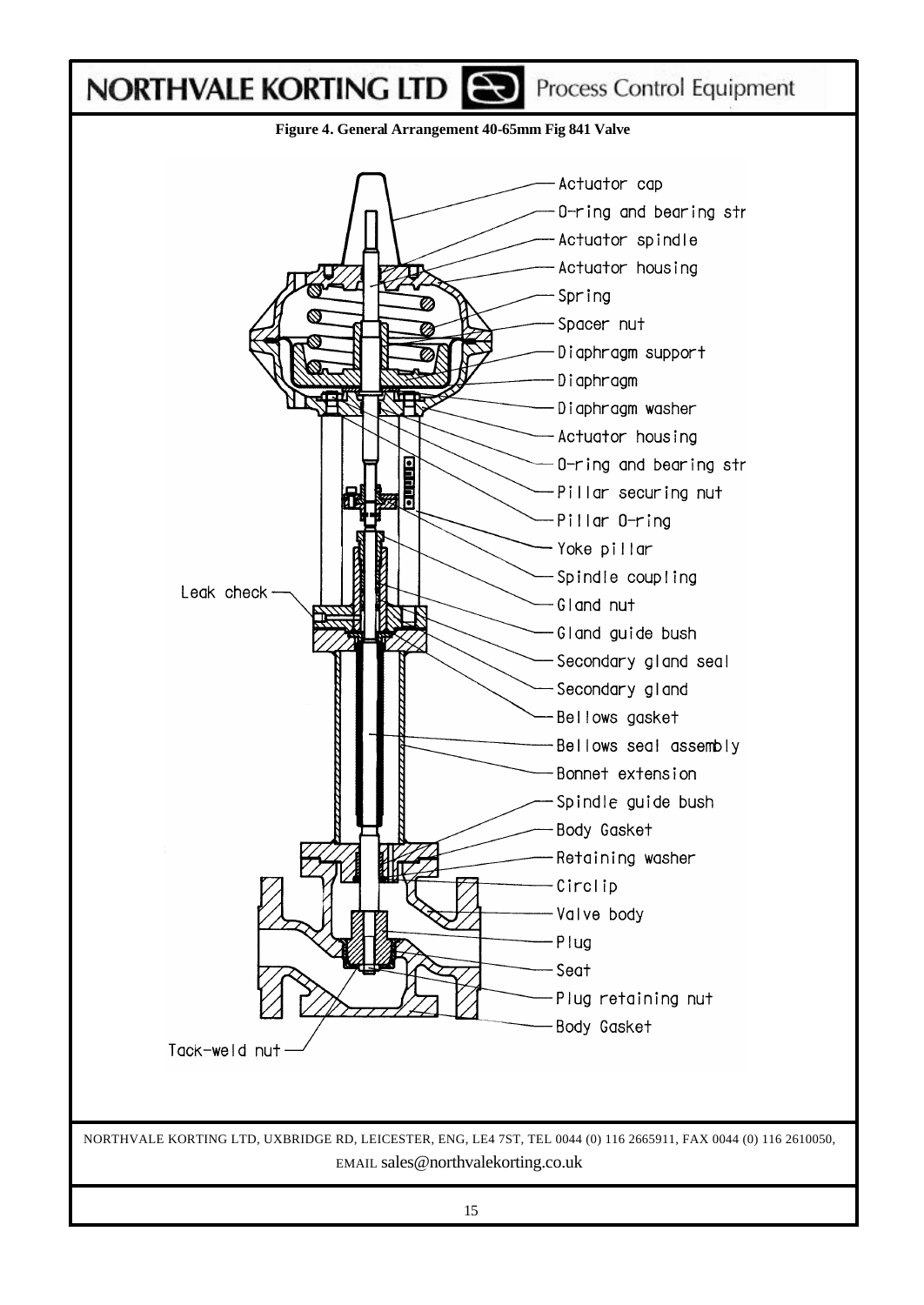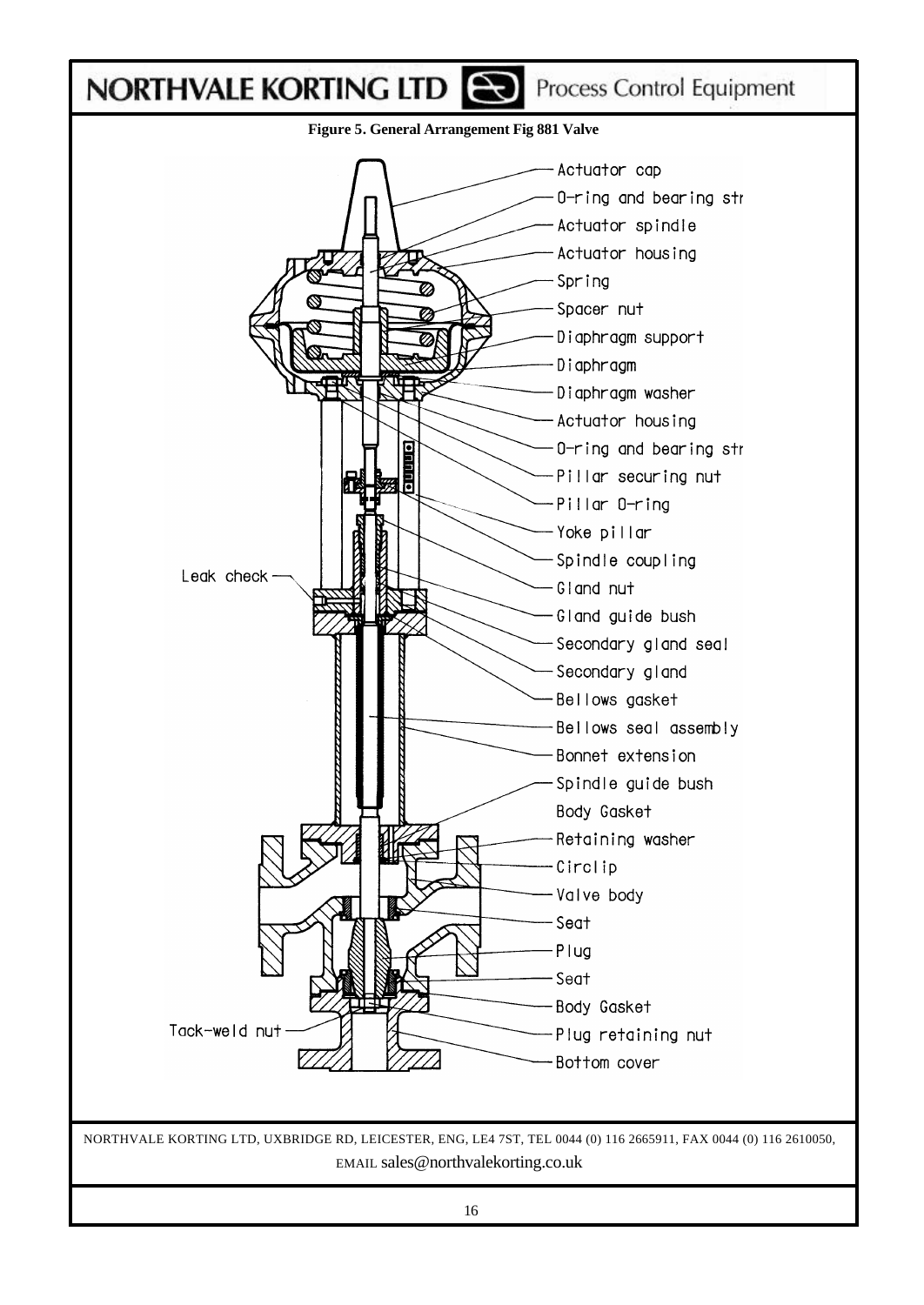